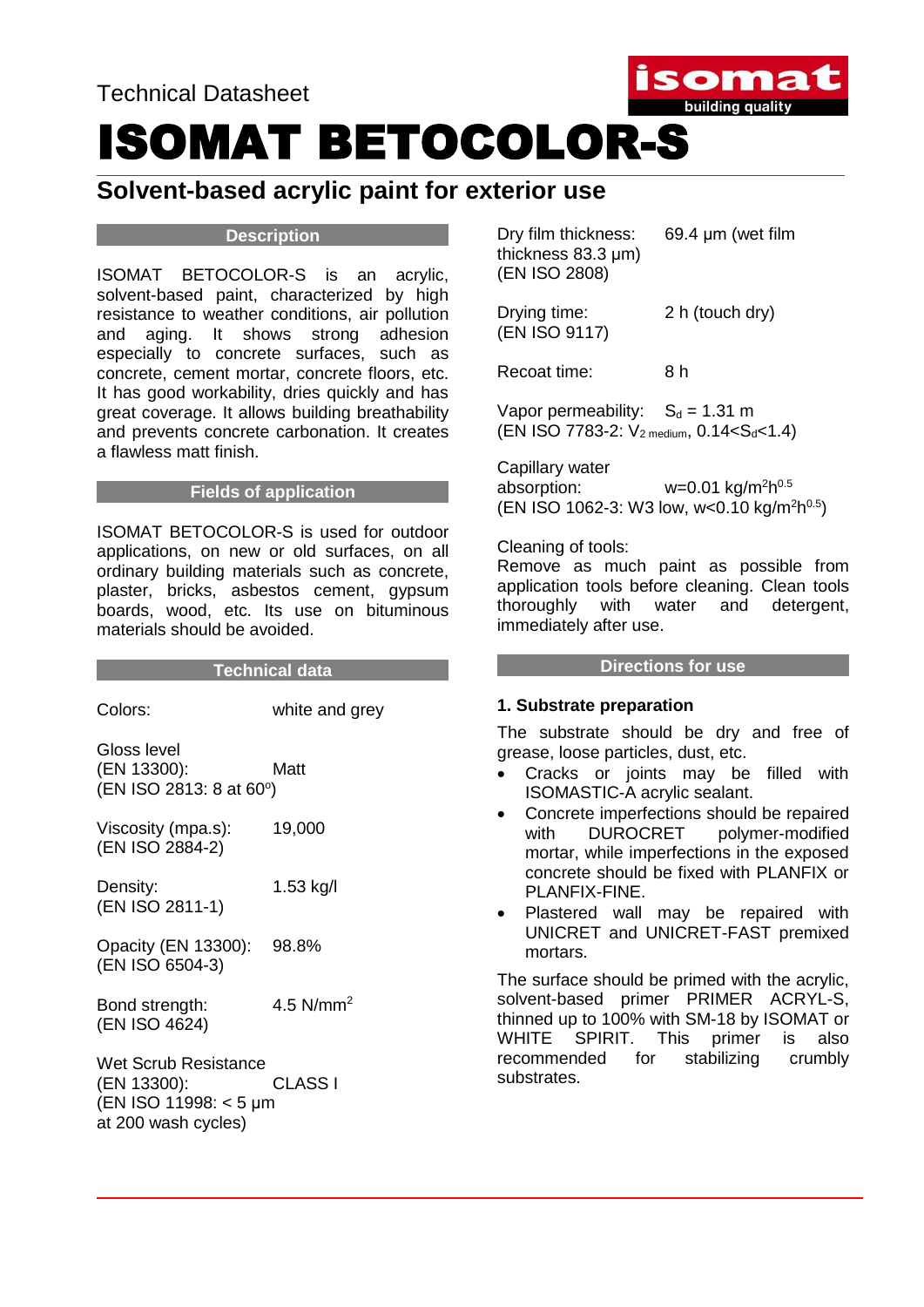

## ISOMAT BETOCOLOR-S

#### **2. Application**

Before use, stir the content lightly and apply thinned up to 10% with SM-16 in two coats. ISOMAT BETOCOLOR-S is applied with a roller, brush or airless gun. The second coat is applied once the first coat has completely dried. The temperature during application and drving of the color should be between  $+5^{\circ}$ C and  $+35^{\circ}$ C.

#### **Coverage**

ISOMAT BETOCOLOR-S covers 12 m<sup>2</sup>/l, on previously prepared surfaces. (EN 6504-1)

#### **Packaging**

ISOMAT BETOCOLOR-S is supplied in 0.75 l, 3 l and 10 l containers.

#### **Shelf life – Storage**

24 months from production date if stored in original, unopened packaging at temperatures between  $+5^{\circ}$ C and  $+40^{\circ}$ C. Protect from direct sunlight and frost.

**Volatile Organic Compounds (VOCs)**

According to Directive 2004/42/CE (Annex II, table A), the maximum allowed VOC content for the product subcategory c, type SB is 430 g/l (2010) for the ready-to-use product.

The ready-to-use product ISOMAT BETOCOLOR-S contains a maximum of 407 g/l VOC.

> **ISOMAT S.A.** BUILDING CHEMICALS AND MORTARS **MAIN OFFICES - FACTORY:** 17<sup>th</sup> km Thessaloniki - Ag. Athanasios Road, P.O. BOX 1043, 570 03 Ag. Athanasios, Greece, Tel.: +30 2310 576 000, Fax: 22620 31 644

> **www.isomat.eu e-mail: info@isomat.eu**

The technical information and instructions supplied in this datasheet are based on the knowledge and experience of the Department of Research and Development of our company and on results from long-term applications of the product in practice. The recommendations and suggestions referring to the use of the product are provided without guarantee, since site conditions during the applications are beyond the control of our company. Therefore the user is responsible for confirming that the chosen product is suitable for the envisaged application. The present edition of this technical datasheet automatically cancels any previous one concerning the same product.